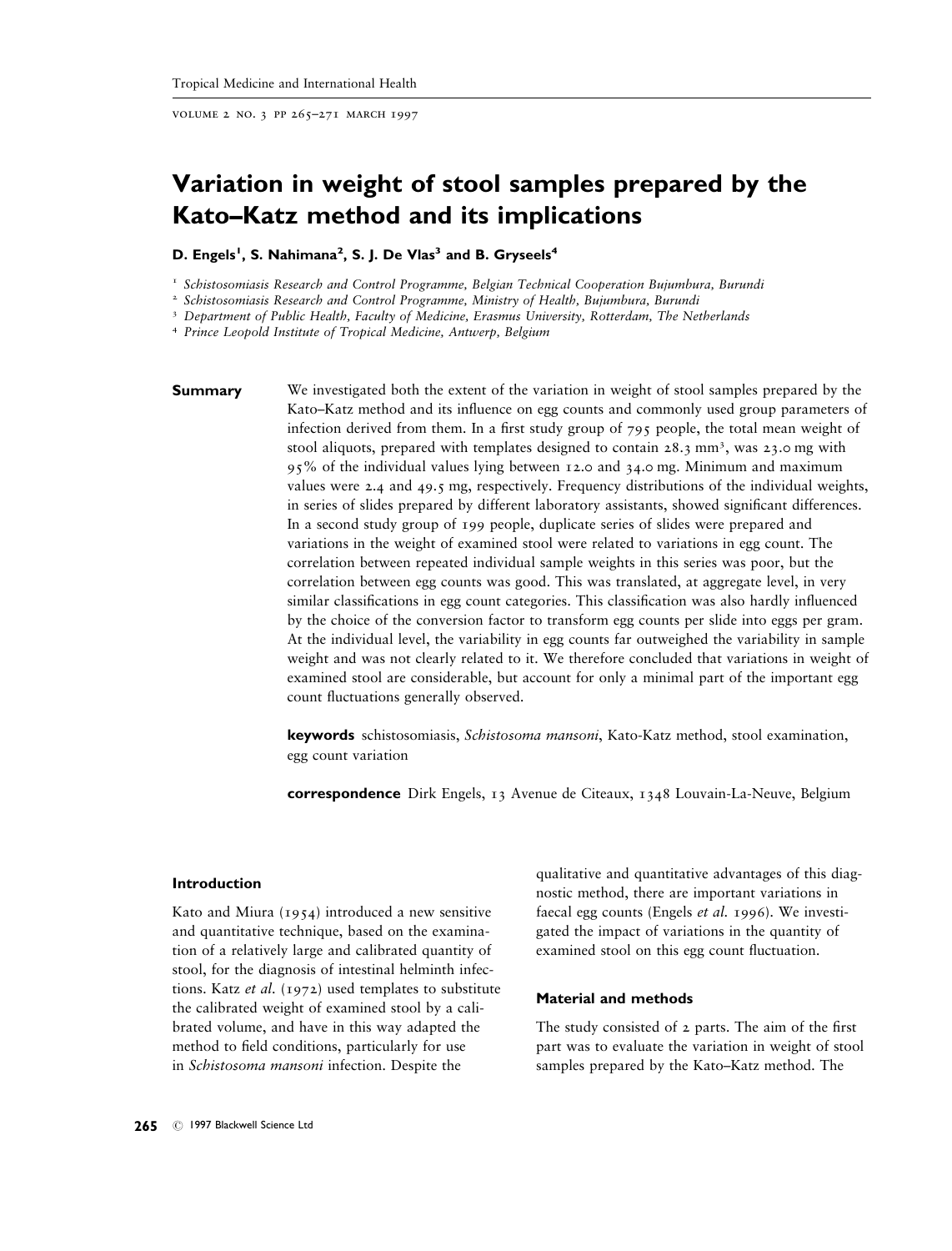second part investigated the possible influence of these variations in weight on variations in egg counts and in parasitological parameters commonly calculated at group level.

During the first part of the study, single Kato– Katz slides were examined in a study population of 795 people. To investigate the possible influence of age and diet on the studied variations in weight, 4 subgroups (adults and children from both a rural and an urban setting) of  $\approx$  200 people were considered. In order to compensate for possible systematic differences between preparers, two different laboratory assistants prepared half of the slides in each of these subgroups (Assistants  $\bar{x}$  and  $\bar{z}$ , who prepared 397 and 398 slides, respectively).

For the second part of the study, duplicate Kato–Katz slides were examined in another study population of 199 persons (100 children, 99 adults). Both these duplicate slides were prepared from the same (small) stool specimen supplied by each individual. Each of the two slides was prepared by a different laboratory assistant. Another pair of laboratory assistants participated in this second part of the study (Assistants 1 and 3). Both slides of an individual were examined by the same microscopist, who was unaware of their origin.

For the preparation of the Kato–Katz slides, stainless steel templates 1 mm thick, with a hole 6 mm in diameter, and thus designed to contain 28.3 mm<sup>3</sup> of stool, were used. Microscopic slides were weighed individually, without and with their aliquot of stool. The weighing was done with an electronic scale (Sartorius type 1702, sensitivity 0.1 mg) immediately after withdrawal of the template from the slide. The slides were prepared in the same way as under operational circumstances, and examined after 45 minutes according to the technique described by Peters *et al.* (1980).

Conversion of egg counts/slide into eggs per gram (e.p.g.) was done by multiplication by 40, as under operational circumstances (presuming an average weight per sample of 25 mg). The mean egg load was calculated as the geometric mean of positive individual e.p.g. of faeces. Egg count categories were defined as: 1–100 e.p.g. (1–2 eggs/Kato–Katz slide); 101–400 e.p.g. (3–10 eggs/Kato–Katz slide); more than 400 e.p.g. (>10 eggs/Kato–Katz slide).

Statistical tests used were the  $\chi^2$  for the comparison of prevalences in independant samples, and the Mc Nemar test, the non-parametric test for the same type of comparison in paired samples. For comparison of the prevalences of the different egg count categories in paired samples, the non-parametric Wilcoxon matched pairs signed ranks test was used. Heterogeneity of variances was tested with the variance ratio test. Means and logarithmic means were compared with the *t*-test for paired and independent samples. Because of the heterogeneity of variance, a modified *t*-test accounting for unequal variances was used in independent samples. For the same reason, the non-parametric Kruskal–Wallis test was used for one-way analysis of variance. As multiple statistical comparisons of group means were performed in this procedure, the Bonferroni method was used for the adjustment of the *P-*value (Altman, 1991).

# **Results**

The mean weight of examined stool observed during the first part of the study  $(795)$  observations) was 23.0 mg. Observed minimum and maximum values were 2.4 mg and 49.5 mg, but 95% of the individual values lay within the range 12.0–34.0 mg. The median value was 22.4 mg. The mean weights of stool aliquots prepared by each of the two laboratory assistants, in subsamples of 397 and 398 observations, were 23.8 mg (with  $95\%$  of the values lying within  $11.1-36.5$  mg) and 22.1 mg (with 95% of the values lying within  $13.5-30.7$  mg), respectively. The difference between those means was statistically significant  $(P<0.001)$ . The difference in frequency distribution of the individual weights is shown in Figure 1a. The mean and median weights of the stool aliquots in the different subgroups (childrenadults; rural-urban residents) are summarized in Table 1. One-way analysis of variance showed an overall statistically significant difference in mean weights between the 4 subgroups (*P*<0.01). When tested 2-by-2, only 2 (urban adults *vs* urban children and rural adults *vs* urban children) of 6 possible combinations were significantly different (*P*<0.05).

Table 2 summarizes the results of the second part of the study and shows the means and some summary measures of variation for the weight of stool aliquots prepared by the two different lab assistants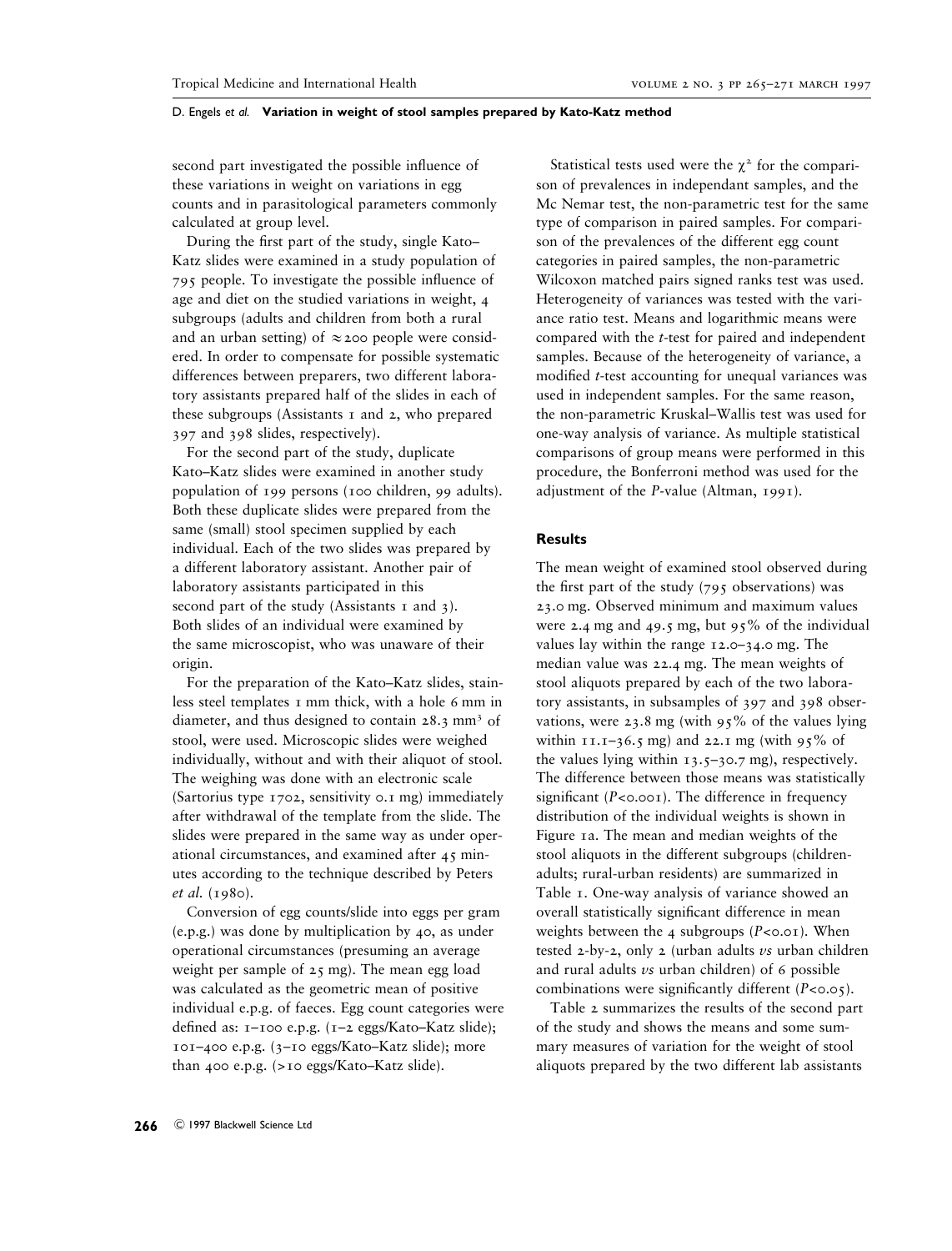

D. Engels *et al.* **Variation in weight of stool samples prepared by Kato-Katz method**

**Figure 1** Frequency distributions of individual sample weights in a, two independent series of Kato–Katz slides ( $\Box$ , *n*<sub>1</sub>=397;  $\blacksquare$ ,  $n_1$  = 398) prepared by different laboratory assistants (1 and 2) during the first part of the study and b, duplicate series of slides from 199 people prepared by different laboratory assistants ( $\Box$ , 1 and  $\Box$ , 3) during the second part of the study. – – –, Fitted Gaussian curve 1. a, —, fitted Gaussian curve 2; b, —, fitted Gaussian curve 3. The figures on the *x*-a*x*is indicate intervals:, e.g. the bars on the *x*-axis point  $\zeta$  indicate the number of samples weighing  $\zeta$ .

in the study group of 199 people. Although the difference in means was not statistically significant, the variance was higher for the series of slides prepared by Assistant  $\sigma$  (*P*<0.01), as can easily be seen in Figure 1b. In this series of observations the difference in mean sample weight between children and adults was statistically significant for the samples prepared by Assistant 3 (26.8 *vs* 25.3 mg; *P*=0.004), but not for those prepared by Assistant  $\sigma$  (25.8 *vs* 25.9 mg; *P*=0.897).

Table 2 also shows some commonly used group parameters of infection (prevalence, prevalences of different egg count categories, geometric mean egg load) derived from the egg counts observed in these duplicate series of observations. Total prevalences and prevalences of different egg count categories were not significantly different. Nevertheless, there is a considerable shift between the prevalences of light  $(I-IOO e.p.g.)$  and moderate  $(IO-I4OO e.p.g.)$  infections. Because some individuals were positive in one slide and negative in the other, the values of the geometric mean egg load of positives could not be statistically tested as paired observations. When, as a proxy measure, the duplicate series were considered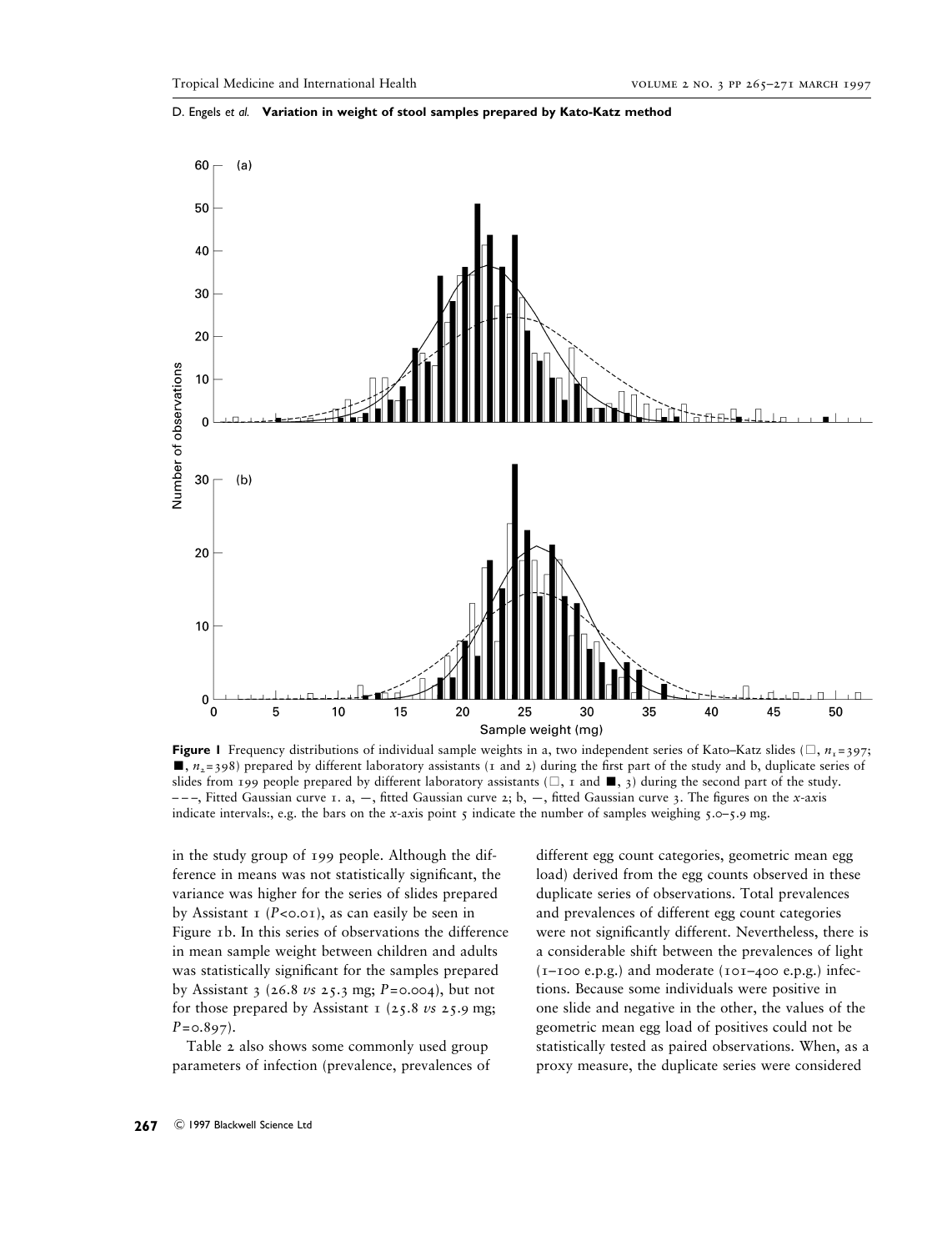|                 |        | Weight (mg) |                       |        |  |  |
|-----------------|--------|-------------|-----------------------|--------|--|--|
| Subgroup        | Number | Mean        | Standard<br>deviation | Median |  |  |
| Children        |        |             |                       |        |  |  |
| Rural           | 196    | 22.4        | 4.6                   | 22.1   |  |  |
| Urban<br>Adults | 200    | 2I.9        | 5.3                   | 2T.8   |  |  |
| Rural           | 200    | 24.1        | 6.3                   | 22.6   |  |  |
| Urban           | 199    | 23.4        | 5.9                   | 22.8   |  |  |

**Table 1** Weights of examined stool in different subgroups of the study population of 795 people

as independent samples, these values were not significantly different. The same conclusion remained valid when the arithmetic means or the geometric means of the egg count  $(+1)$  of all individuals were considered and tested as paired observations.

Table 3 shows the influence of the conversion factor, used to transform the number of eggs detected in duplicate Kato–Katz slides into eggs per gram, on group parameters of infection in the second part of the study. Five different conversion factors were used. The first factor (19.3) was based on the detected mean sample weights of each single slide  $(25.9 \text{ and } 26.0 \text{ mg}, \text{ respectively}).$  The second  $(20)$ was the commonly used factor based on a presumed weight of  $25$  mg per single slide. The third  $(21.7)$  is based on a presumed weight of 23 mg per single slide. The fourth  $(17.7)$ , theoretically the most correct, is based on a volume of  $28.3 \text{ mm}^3$  per single slide. Because of the volumetric approach here, the conversion thus obtained should be expressed in cm<sup>3</sup> . To constitute the last column, each egg count was converted according to the individual sample weights in each of the duplicate slides and the conversion factor was therefore different for each individual observation. The use of different conversion factors had obviously no impact on the total prevalence and had only a minimal impact on the prevalences of the different egg count categories. The most directly affected parameter was the geometric mean egg load.

Pearson's coefficient of correlation (*r*) between the sample weights of the individual duplicate slides in the group of 199 people was  $0.130$  ( $P = 0.067$ ).

When only those individuals who were positive in any of the 2 duplicate slides  $(n=88)$  were considered, the correlation coefficient between sample weights was  $-$  0.046 (*P*=0.673), whereas the one between the corresponding egg counts was 0.778  $(P<0.001)$ .

Figure 2 quantifies the discrepancies in egg counts and sample weights and shows the direct relation between them, in the same series of 88 duplicate slides. The ratio of the egg counts detected in these duplicate slides varied from 0.12–4.00, whereas the ratio of the weights of the same slides varied only from  $0.52 - 1.59$ . Because of the simple fact that their possible range of values is more restricted, the egg count ratios in light infections are more concentrated at the values 0.5, 1 and 1.5. But no substantial differences in degree of egg count variation appeared to exist between light and moderate to heavy infections. Pearson's correlation coefficient corresponding to this scattergram, using a  $log_{10}$  transformation to make distributions approximately normal, is  $-0.126$  $(P=0.24)$ . The value for  $r^2$ , indicating the percentage of variation in egg counts which is explained by the variation in sample weight, is 0.016 or 1.6%. Spearman's rank correlation coefficient  $(r<sub>s</sub>)$  is  $-$  0.054 (*P*=0.617).

# **Discussion**

These figures show that the variation in weight of individual stool samples prepared by the Kato–Katz method under operational conditions is considerable. The frequency distribution of individual sample weights and their means can indeed be substantially different in different series of stool samples. This was the case, in the first part of the study, for the two series of samples prepared by different laboratory assistants. Three elements can be assumed to play a role in this variation in sample weight: varying consistency of stool and random and systematic interassistant variations in volume. All three elements contribute to the sample weight variation observed in this first part of the study.

In the second part of the study, duplicate slides were prepared from the same individual stool specimens and so had the same consistency. Although the mean weights were not significantly different in these two series, variance was higher for samples prepared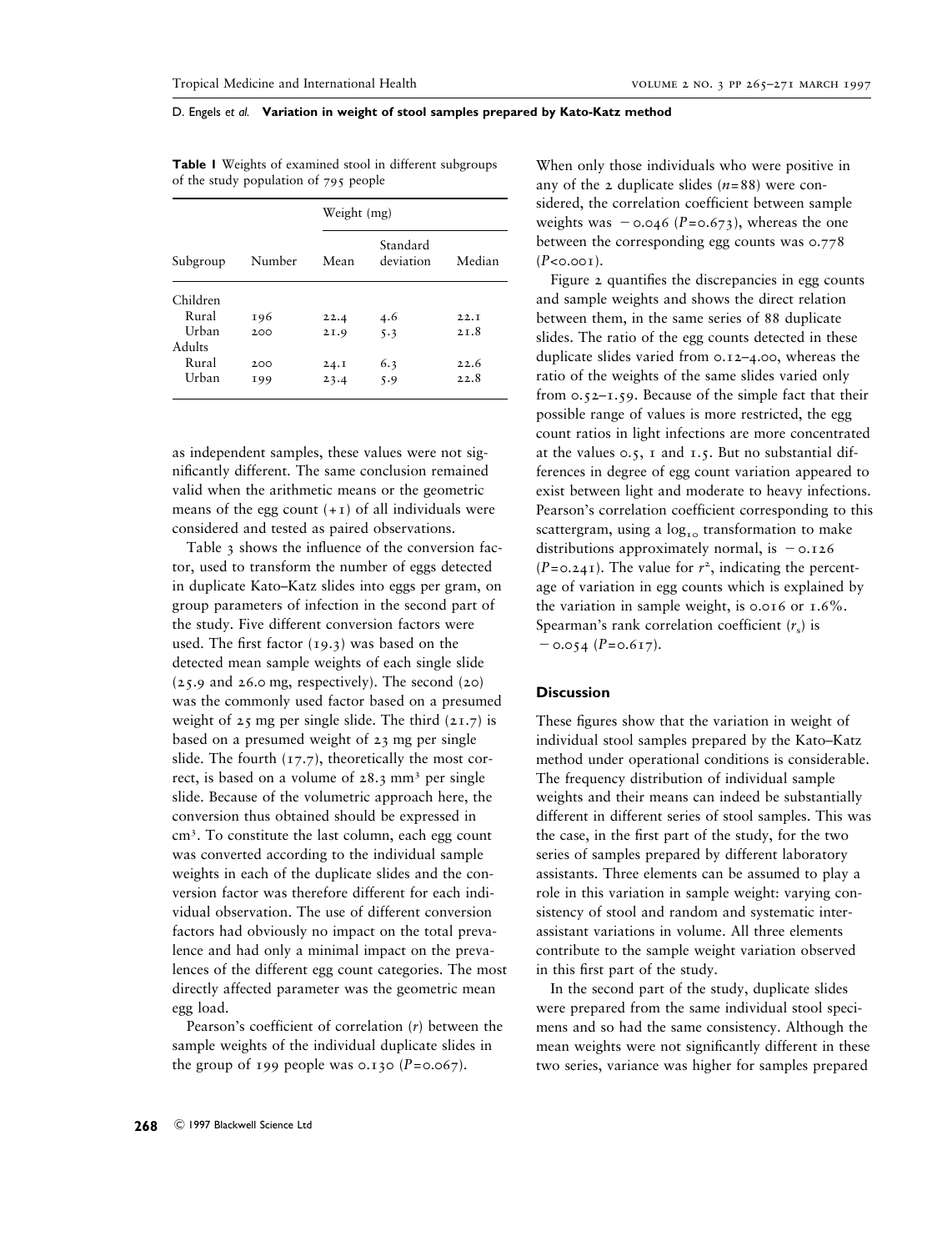| Parameter       |                                                                   | Assistant 1 |               | Assistant 3 |
|-----------------|-------------------------------------------------------------------|-------------|---------------|-------------|
| Weight (mg)     | Mean                                                              | 25.9        | $(P = 0.766)$ | 26.0        |
|                 | Standard deviation                                                | 5.5         |               | 3.8         |
|                 | Minimum value                                                     | 8.4         |               | 13.9        |
|                 | Maximum vgalue                                                    | 52.5        |               | 36.5        |
|                 | Median                                                            | 25.5        |               | 25.5        |
| Parasitological | Total prevalence (%)                                              | 36.7        | $(P = 0.324)$ | 33.2        |
|                 | Prevalence of uninfected                                          | 63.3        |               | 66.8        |
|                 | Prevalence of infections $I$ - $I$ oo epg $(\%)$                  | 22.1        | $(P = 0.827)$ | 14.6        |
|                 | Prevalence of infections $101-400$ epg $\left(\frac{9}{6}\right)$ | 9.5         |               | 15.1        |
|                 | Prevalence of infections >400 epg $(\% )$                         | 5.0         |               | 3.5         |
|                 | Geometric mean egg load                                           | IO2.3       |               | 123.1       |

**Table 2** Group prevalences and intensities of infection in relation to the mean weight of stool samples prepared by two different laboratory assistants in the study group of 199 people

**Table 3** Influence of the conversion factor (used to convert the number of eggs detected in duplicate Kato–Katz slides into eggs per gram) on group parameters of infection in a group of 199 people

|                                                       | Conversion factor          |               |                 |                            |                         |  |
|-------------------------------------------------------|----------------------------|---------------|-----------------|----------------------------|-------------------------|--|
| Parameter                                             | $\times$ 19.3 <sup>1</sup> | $\times 20^2$ | $\times 21.7^3$ | $\times$ 17.7 <sup>4</sup> | individual <sup>5</sup> |  |
| Prevalence of infections $I-IO$ epg $(\%)$            | 26.1                       | 26.1          | 25.1            | 26.1                       | 26.1                    |  |
| Prevalence of infections $101-400$ epg $\binom{9}{0}$ | I4.1                       | I4.1          | I4.I            | 14.6                       | 14.6                    |  |
| Prevalence of infections >400 epg $(\% )$             | 4.0                        | 4.0           | 5.0             | 3.5                        | 3.5                     |  |
| Geometric mean egg load (epg)                         | 70.7                       | 73.4          | 79.8            | 64.8                       | 70.I                    |  |

<sup>1</sup> Based on detected mean sample weights:  $1000/(25.9+26.0)$ <br><sup>2</sup> Based on presumed mean weight of  $25 \text{ mg}$ :  $1000/(2 \times 25)$ 

<sup>3</sup> Based on presumed mean weight of 23 mg: 1000/(2 × 23)<br><sup>4</sup> Based on volume of 28.3 mm<sup>3</sup>: 1000/(2 × 28.3)-the unit here is then eggs/cc

<sup>5</sup> Based on volume of 28.3 mm<sup>3</sup>: 1000/(2 × 28.3)–the unit here is then eggs/cc<br><sup>5</sup> Based on individual sample weights: 1000/(weight<sub>sample 1, individual *i*+ weight<sub>sample 2, individual *i*</sub>) (*i*=1,..., 199).</sub>

by Laboratory Assistant 1. As this was also the case in the first part of the study, it illustrates the fact that systematic inter-assistant variations in volume can occur. Assistant 1 was indeed the least experienced of the 3 laboratory assistants participating in the study. This probably accounted for the wider fluctuations in volume (and thus weight) of the prepared samples. But despite this difference in variance, both frequency distributions in Figure 1b are similar. This suggests, at first sight, that repeated measurements on the same individuals might correlate quite well, which was not the case. In fact, the correlation between the sample weights of each of the individual duplicate slides was very poor. This illustrates the extent of random inter-assistant variations in volume, which are not reflected in the frequency distributions and apparently constitute the most important factor accounting for sample weight variation in Kato–Katz slides.

The results of the first part of this study also suggest a possible difference in the mean weight of stool samples between adults and children. This could be due to a systematic difference in consistency of stool due to functional reasons or diet. The second part of the study could only partly confirm this finding. More appropriately designed studies would therefore be necessary to obtain further evidence or disproof such a difference.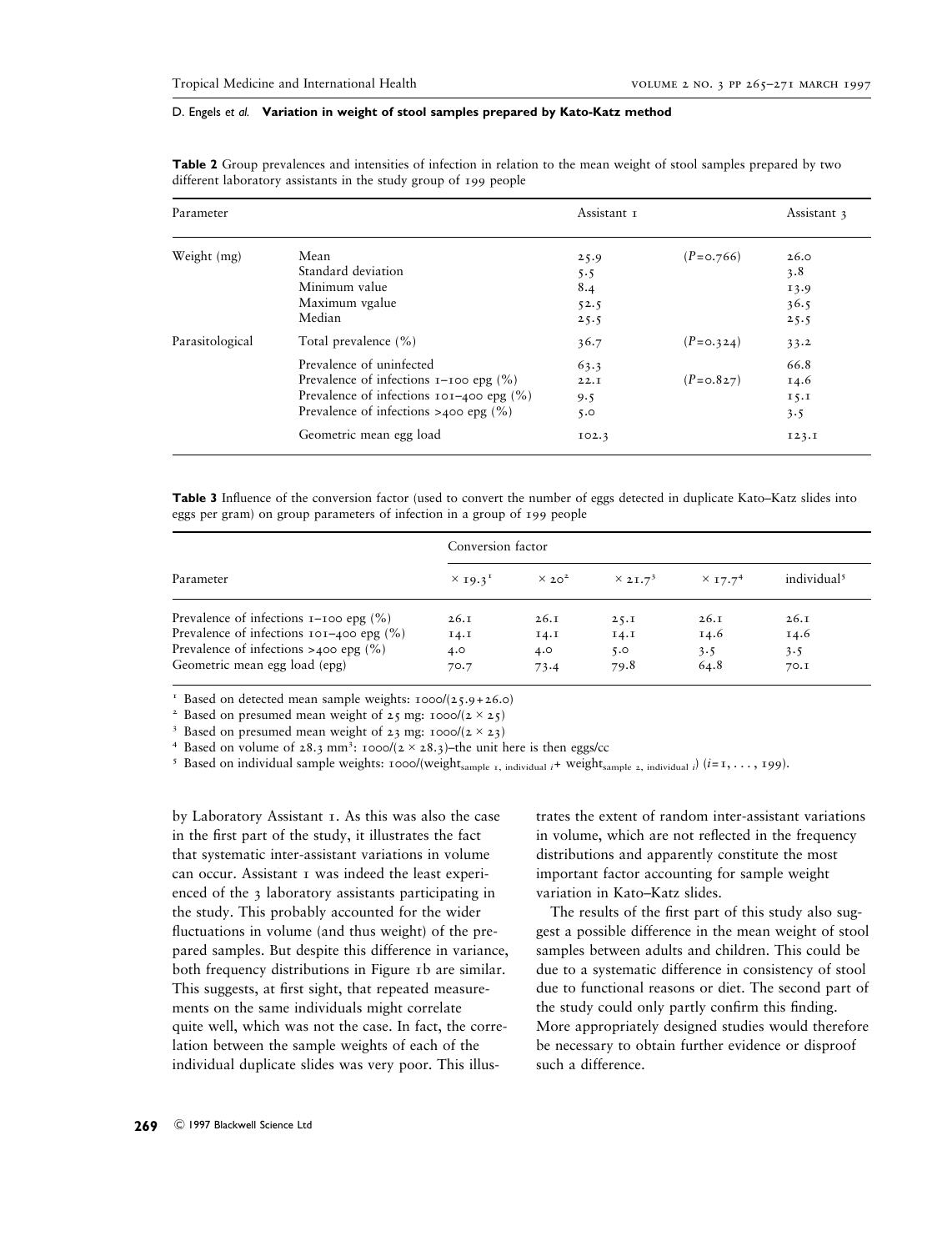

**Figure 2** Scattergram of the relation between the ratio of (egg counts  $+1$ ) and the ratio of sample weights in a series of duplicate slides prepared by the Kato–Katz method by 2 different laboratory assistants in a group of 88 people, known to be infected with *S. mansoni*. Open marks indicate light infections (up to  $\frac{1}{2}$  eggs detected in both slides); closed marks indicate moderate to heavy infections (6 or more eggs detected in both slides).

Although the correlation between sample weights in duplicate slides was poor  $(r = -0.046)$ , the correlation between repeated egg counts was high (*r* =0.778). This merely indicates that, regardless of the variation in weight of duplicate slides, the number of eggs counted in them tends to be systematically high or low depending on whether the individual is heavily or lightly infected. This is translated at group level in very similar classifications of people in egg count categories on the basis of each of the two series of duplicate slides. The shifts between the prevalences of the different egg count categories, especially between light and moderate infections, are directly caused by variations in egg count around the delicate cut-off point of 2–3 eggs/slide and are probably due to observer rather than assistant variation. The geometric mean egg load is also subject to a mathematical bias which enhances small variations as more or less light infections are detected (Engels *et al.* 1996).

The same parasitological parameters at group level are also directly influenced by the choice of the factor used to convert the egg count per slide into eggs per gram. And given the important variation in sample weight, the factors which are commonly used to make this conversion ( $\times$  40 for single 25 mg) slides,  $\times$  20 for duplicate slides) may appear rather arbitrary. But our results demonstrate that, for operational purposes, these factors are appropriate and convenient. Other, strictly speaking more correct,